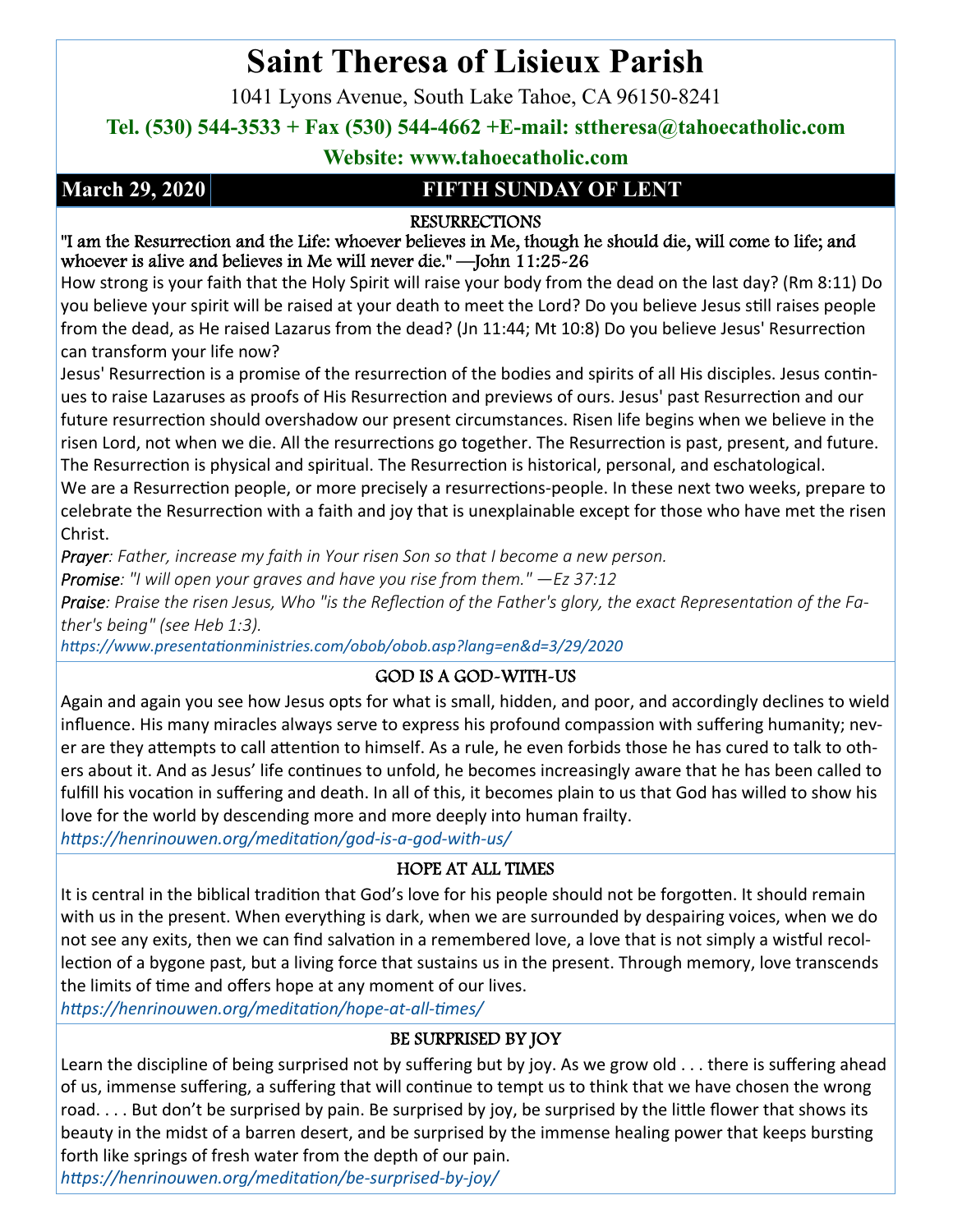# ST. THERESA PARISH ONLINE MASS TIMES | www.facebook.com/tahoecatholic Monday—Friday 8am (English) 7pm (Spanish)

Saturday—Sunday 10am (English) 7pm (Spanish)

## CUE STICKS

"Be ready now to fall down and worship the statue I had made, whenever you hear the sound of the trumpet, flute, lyre, harp, psaltery, bagpipe, and all the other musical instruments." —Daniel 3:15

Jesus wants us to be free, for He is the Truth (see Jn 14:6), the Son of Man, Who truly frees us (Jn 8:32, 36). When we renew our baptismal promises on the first day of Easter, we will proclaim our freedom from Satan and our freedom to believe in the Holy Trinity. During the Easter season, we profess and live the ultimate freedom of the risen life. Finally, the Easter season culminates in Pentecost, when Jesus' apostles and disciples were freed from their fears and unbelief to leave the upper room and lead three-thousand people to Baptism into Christ and into the newborn Church.

Jesus wants us to be free from the cues which trigger certain moods and behaviors. For example, King Nebuchadnezzar devised an orchestra to set the tone for his subjects to obey his commands to idolatry (Dn 3:15). Some music is still used to put us in the mood for sin, which is contrary to freedom (see Jn 8:34). TV and other visual stimuli can influence us to modify our behavior and thereby can rob us of our freedom. Nicotine, alcohol, caffeine, and other substances can alter our consciousness in subtle yet enslaving ways.

As we treasure these last days of Lent, let us accept God's grace to clear out of our lives everything which can threaten our freedom, in particular any manipulations, promptings, or cues.

*Prayer: Father, give me the freedom of Pentecost.* 

*Promise: "Were God your Father you would love Me, for I came forth from God, and am here. I did not come of My own will; it was He Who sent Me." —Jn 8:42* 

**Praise:** Joseph found prayer time with his wife more rewarding than the momentary relief of his former alcohol*ic binges.* 

*hƩps://www.presentaƟonministries.com/obob/obob.asp?lang=en&d=4/1/2020* 

GOD'S LOVE IS STRONGER THAN DEATH | *henrinouwen.org/meditaƟon/gods‐love‐is‐stronger‐than‐death/*

Even though Jesus went directly against the human inclination to avoid suffering and death, his followers realized that it was better to live the truth with open eyes than to live their lives in illusion [of immortality]. Suffering and death belong to the narrow road of Jesus. Jesus does not glorify them, or call them beautiful, good, or something to be desired. Jesus does not call for heroism or suicidal self-sacrifice. No, Jesus invites us to look at the reality of our existence and reveals this harsh reality as the way to new life. The core message of Jesus is that real joy and peace can never be reached while bypassing suffering and death, but only by going right through them.

We could say: "We really have no choice." Indeed, who escapes suffering and death? Yet there is still a choice. We can deny the reality of life, or we can face it. When we face it not in despair, but with the eyes of Jesus, we discover that where we least expect it, something is hidden that holds a promise stronger than death itself. Jesus lived his life with the trust that God's love is stronger than death and that death, therefore, does not have the last word. He invites us to face the painful reality of our existence with the same trust. This is what Lent is all about.

### LIVE UNDER THE BLESSING | *hƩps://henrinouwen.org/meditaƟon/live‐under‐the‐blessing‐2/*

Jesus suffered and died for our sake. He suffered and died, not in despair, not as the rejected one, but as the Beloved Child of God. From the moment he heard the voice that said, "You are my Beloved, on you my favor rests," he lived his life and suffered his pain under the Blessing of the Father. He knew that even when everyone would run away from him, his Father would never leave him alone.

For us, the greatest temptation is to lose touch with the Blessing. We are Beloved Sons and Daughters of God. When we live our suffering under the Blessing, even the greatest pain, yes, even death, will lead us deeper into the forgiving and lifegiving heart of God. But when we think we are not loved, when we reflect on ourselves as living under a curse, when we say or think: "I am not good," our suffering will lead us to despair and our death cannot give life.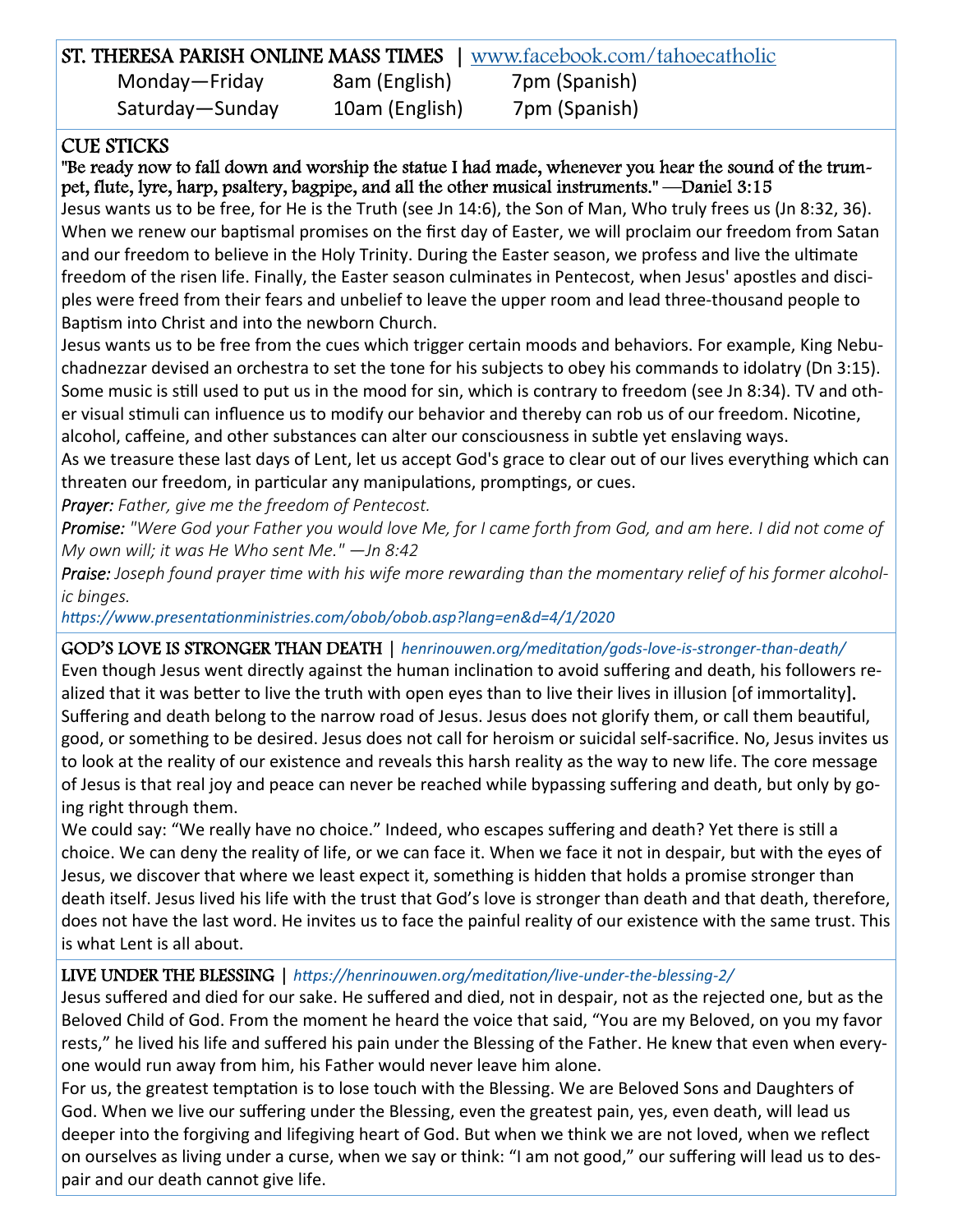# **Parroquia de Santa Theresa**

1041 Lyons Avenue, South Lake Tahoe, CA 96150-8241

**Tel: (530) 544-3533 + Fax (530) 544-4662 +sttheresa@tahoecatholic.com** 

## **www.tahoecatholic.com**

### **29 DE MARZO DE 2020 | QUINTO DOMINGO DE CUARESMA**

#### LA ÚLTIMA RESURRECCIÓN

"Y si el Espíritu de aquel que resucitó a Jesús habita en ustedes, el que resucitó a Cristo Jesús también dará vida a sus cuerpos mortales, por medio del mismo Espíritu que habita en ustedes" (Romanos 8:11).

Ezequiel profetizó que el pueblo de Dios viviría una resurrección espiritual, manifiesta por el arrepentimiento y la conversión (Ez 37:12ss). Jesús restauró a Lázaro por medio de la resurrección İsica (Jn 11:44). El Padre y el Espíritu Santo levantaron a Jesús de la muerte no solo espiritual sino también corporal. La Resurrección de Jesús no fue exclusivamente la renovación de Su vida terrenal. Al resucitar, Jesús fue levantado, glorificado (ver Jn 12:32) y está sentado a la derecha del Padre Eterno (Heb 10:12).

Los que vivimos y morimos en Cristo seremos resucitados en Cristo. Pero nuestra resurrección no será como la de Lázaro sino como la Resurrección de Jesús. "Y si el Espíritu de Aquel que resucitó a Jesús habita en ustedes, el que resucitó a Cristo Jesús también dará vida a sus cuerpos mortales, por medio del mismo Espíritu que habita en ustedes" (Rom 8:11). Jesús "transformará nuestro pobre cuerpo mortal, haciéndolo semejante a su cuerpo glorioso, con el poder que tiene para poner todas las cosas bajo su dominio" (Fil 3:21). Si abrimos la puerta de nuestras vidas y dejamos que Jesús entre, Jesús nos promete que "al vencedor lo haré sentar conmigo en mi trono, así como yo he vencido y me he sentado con mi Padre en su trono" (Ap 3:21).

Dentro de dos semanas, celebraremos el inicio de los cincuenta días de Pascua. Celebraremos la Resurrección de Jesús y de aquellos que fueron bautizados en Él y que viven el Bautismo. ¡Qué gloriosa y maravillosa es nuestra resurrección en Cristo resucitado!

*Oración: Padre, me postro reverentemente ante Ti para profundizar en el misterio de la Resurrección.*

*Promesa: "¿No te he dicho que si crees, verás la gloria de Dios?" (Jn 11:40)*

Alabanza: Alabado seas, Jesús resucitado, glorificado y lleno de gloria. ¡Sea tu Nombre alabado por siempre! *hƩps://www.presentaƟonministries.com/obob/obob.asp?lang=es&d=4/2/2017* 

#### BAÑO Y CUERPO "Susana...quiso bañarse" (Daniel 13:15).

La primera lectura de hoy es más que una historia acerca del triunfo del bien sobre el mal. Representa una visión anticipada del bautismo en el Antiguo Testamento. Cuando Susana entró en el jardín para bañarse (Dn 13:17-18) estaba rodeada por los poderes del mal, representados por los dos ancianos corruptos. Susana queda sumergida en un dilema, debe decidir entre respaldar la confabulación de los ancianos para salvar su vida o perder su vida al aferrarse a la santidad y pureza (Dn 13:22). Susana sale de su baño determinada a confiar en Dios, y enfrenta a los jueces malvados diciéndoles: "...prefiero caer entre sus manos sin haber hecho nada, que pecar delante del Señor" (Dn 13:23).

Susana emerge de las aguas, libre, pura y victoriosa frente al reino de la oscuridad. Cuando somos bautizados, emergemos de las aguas del bautismo redimidos y libres de condena (ver Rom 8:1). La mayoría de nosotros hemos sido bautizados en la infancia. No podemos recordar que emergimos de las aguas libres y victoriosos. Por lo tanto, la Iglesia, sabiamente, nos llama a renovar regularmente nuestro bautismo para mantenerlo actual y vivo. De igual forma, la Iglesia nos reta a vivir nuestro bautismo como un estilo de vida basado en la fe, la santidad y la renovación (ver Mt 5:10).

Dentro de pocas semanas, tendrás la oportunidad de renovar tu bautismo en la misa de la Vigilia Pascual o la del Domingo de Resurrección. Al igual que Susana, toma la decisión de encomendar tu vida completamente al Señor. Prepárate desde ahora para renovar tu Bautismo. Rechaza el pecado y a Satanás. Ayuna y ten sed de justicia (Mt 5:6). Rechaza cualquier tipo de pacto con el reino de la oscuridad, cuando implique que seas perseguido por practicar la justicia (ver Mt 5:10). Elige ser puro como Jesús (1 Jn 3:3).

*Oración: Jesús, entregaste Tu cuerpo por mí (Lc 22:19). Entrego mi cuerpo por Ti. ¡Glorifiquen a Dios en su cuerpo! (1 Co 6:20)* 

*Promesa: "El Señor es mi pastor... me conduce a las aguas tranquilas; y repara mis fuerzas" (Sal 23:1-3). Alabanza: Susana y su familia celebran el aniversario de sus bauƟzos cada año. hƩps://www.presentaƟonministries.com/obob/obob.asp?lang=es&d=4/3/2017*